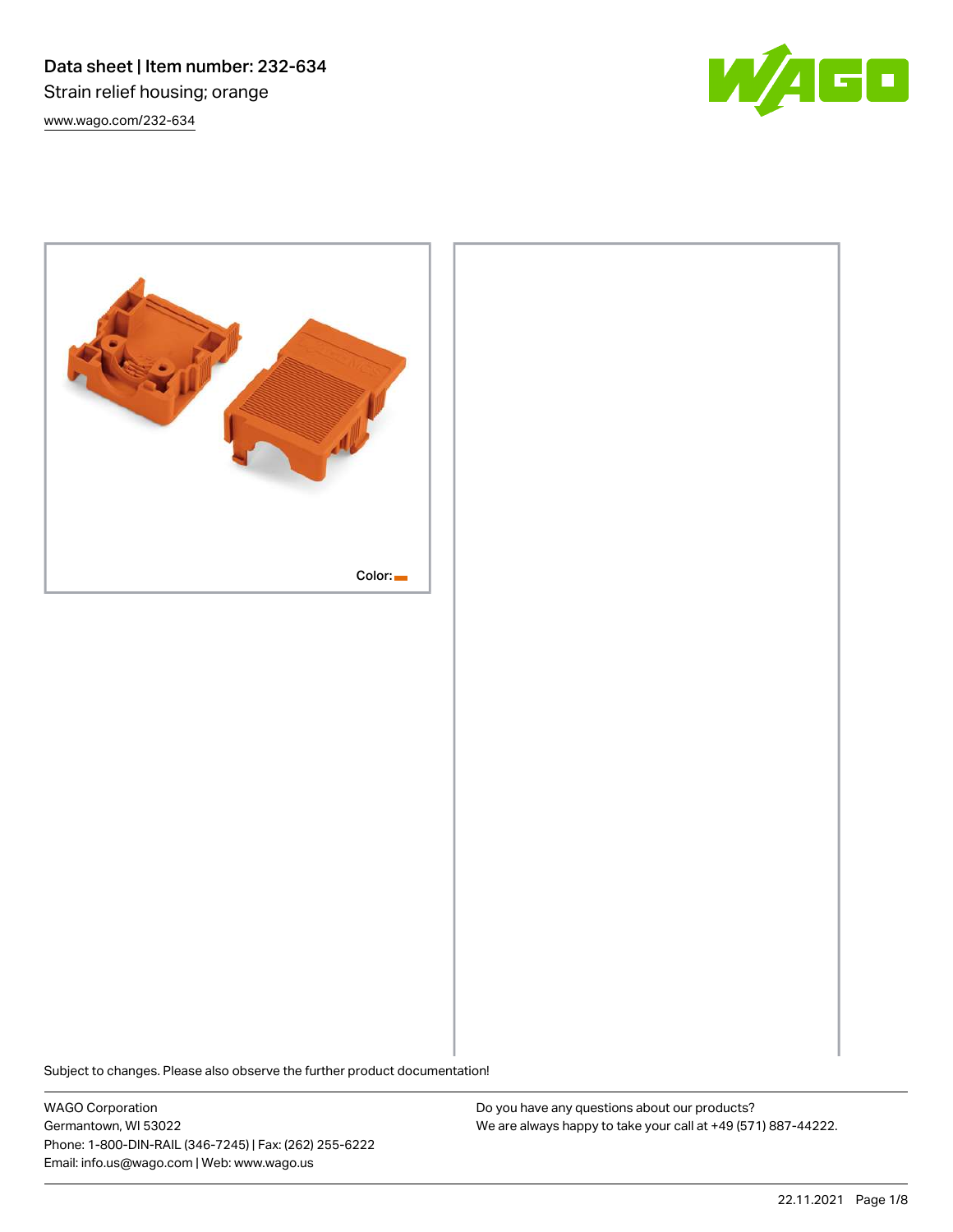

| Dimensions in mm                  |
|-----------------------------------|
| $D = 14$ mm cable diameter (max.) |
| $L_1$ = 71.5 mm                   |
| $L_2$ = 68.0 mm                   |
| $L_3$ = 70.5 mm                   |
| $L_4$ = 85.0 mm                   |
| $L_5$ = 54.0 mm                   |
|                                   |

# Item description

# Suitable for cable clamp

 $\blacksquare$  1 x cable outlet, rear

# Data Connection data

## Connection 1

| Number of poles |  |
|-----------------|--|

# Physical data

| Pin spacing | 5.08 mm / 0.2 inch   |
|-------------|----------------------|
| Width       | 23 mm / 0.906 inch   |
| Height      | 17.5 mm / 0.689 inch |
| Depth       | 41.5 mm / 1.634 inch |

## Mechanical data

| Suitable | for standard male and female connectors |
|----------|-----------------------------------------|
|          |                                         |

# Material data

| Color                       | orange           |
|-----------------------------|------------------|
| Insulation material         | Polyamide (PA66) |
| Flammability class per UL94 | V0               |

Subject to changes. Please also observe the further product documentation!

| <b>WAGO Corporation</b>                                | Do you have any questions about our products?                 |
|--------------------------------------------------------|---------------------------------------------------------------|
| Germantown, WI 53022                                   | We are always happy to take your call at +49 (571) 887-44222. |
| Phone: 1-800-DIN-RAIL (346-7245)   Fax: (262) 255-6222 |                                                               |
| Email: info.us@wago.com   Web: www.wago.us             |                                                               |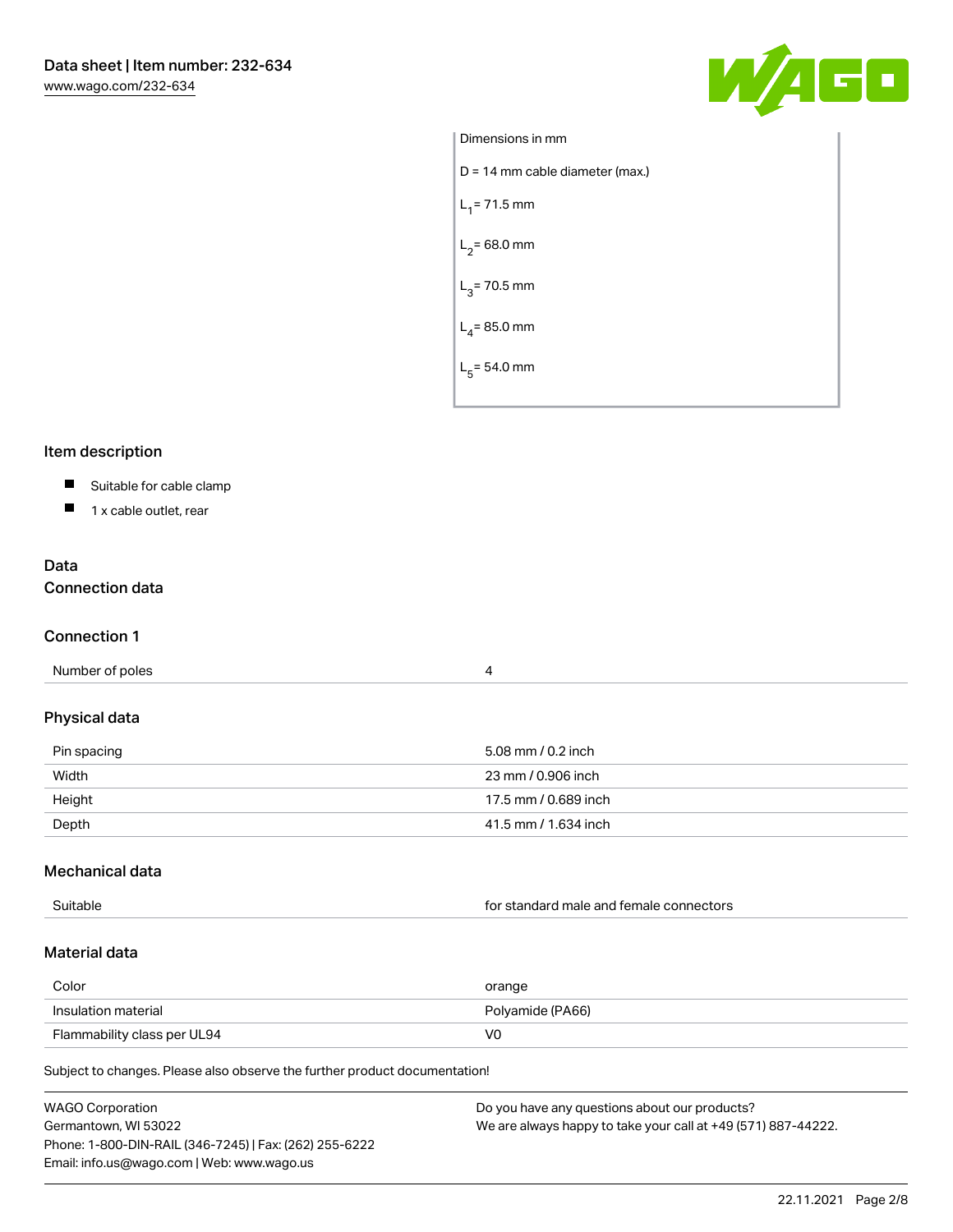[www.wago.com/232-634](http://www.wago.com/232-634)



| Fire load | 0.176 MJ               |
|-----------|------------------------|
| Weight    | 5.8 <sub>g</sub><br>ي: |

## Commercial data

| Product Group         | 3 (Multi Conn. System) |
|-----------------------|------------------------|
| PU (SPU)              | 25 Stück               |
| Packaging type        | box                    |
| Country of origin     | DE                     |
| <b>GTIN</b>           | 4017332283106          |
| Customs tariff number | 8538908160             |

# Approvals / Certificates

## Country specific Approvals

|      |                          |                                 | Certificate |
|------|--------------------------|---------------------------------|-------------|
| Logo | Approval                 | <b>Additional Approval Text</b> | name        |
|      | <b>KEMA/KEUR</b>         | EN 61984                        | 2190761.01  |
| KEMA | DEKRA Certification B.V. |                                 |             |

## Ship Approvals

| Logo | Approval                           | <b>Additional Approval Text</b> | Certificate<br>name              |
|------|------------------------------------|---------------------------------|----------------------------------|
| ABS. | ABS<br>American Bureau of Shipping | $\overline{\phantom{0}}$        | 19-<br>HG15869876-<br><b>PDA</b> |

## UL-Approvals

|      |                               |                          | Certificate |
|------|-------------------------------|--------------------------|-------------|
| Logo | Approval                      | Additional Approval Text | name        |
|      | UL                            | <b>UL 1977</b>           | E45171      |
| Б    | UL International Germany GmbH |                          |             |

# Optional accessories

## Marking accessories

Marker

Subject to changes. Please also observe the further product documentation!

| <b>WAGO Corporation</b>                                | Do you have any questions about our products?                 |
|--------------------------------------------------------|---------------------------------------------------------------|
| Germantown, WI 53022                                   | We are always happy to take your call at +49 (571) 887-44222. |
| Phone: 1-800-DIN-RAIL (346-7245)   Fax: (262) 255-6222 |                                                               |
| Email: info.us@wago.com   Web: www.wago.us             |                                                               |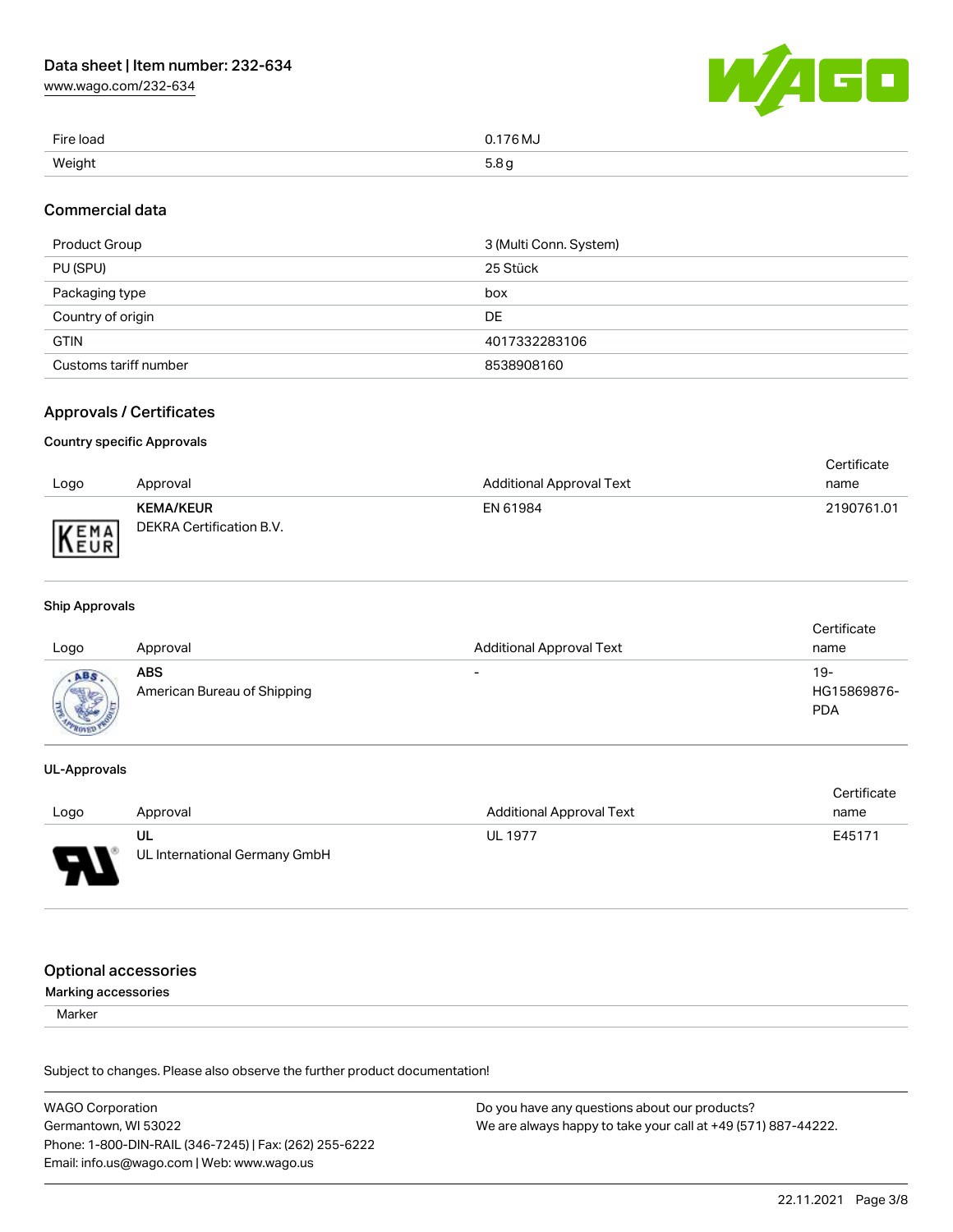[www.wago.com/232-634](http://www.wago.com/232-634)

Z

**HANARA**<br>Analysis<br>Analysis<br>Analysis



|                           | Item no.: 2009-115/000-002<br>WMB-Inline; for Smart Printer; 1500 pieces on roll; stretchable 5 - 5.2 mm; plain; snap-on type; yellow                      | www.wago.com/2009-115<br>/000-002 |
|---------------------------|------------------------------------------------------------------------------------------------------------------------------------------------------------|-----------------------------------|
| ₩                         | Item no.: 2009-115/000-007<br>WMB-Inline; for Smart Printer; 1500 pieces on roll; stretchable 5 - 5.2 mm; plain; snap-on type; gray                        | www.wago.com/2009-115<br>/000-007 |
| $\bm{\theta}$             | Item no.: 2009-115/000-017<br>WMB-Inline; for Smart Printer; 1500 pieces on roll; stretchable 5 - 5.2 mm; plain; snap-on type; light<br>green              | www.wago.com/2009-115<br>/000-017 |
| ₩                         | Item no.: 2009-115/000-023<br>WMB-Inline; for Smart Printer; 1500 pieces on roll; stretchable 5 - 5.2 mm; plain; snap-on type; green                       | www.wago.com/2009-115<br>/000-023 |
| $\boldsymbol{\theta}$     | Item no.: 2009-115/000-024<br>WMB-Inline; for Smart Printer; 1500 pieces on roll; stretchable 5 - 5.2 mm; plain; snap-on type; violet                      | www.wago.com/2009-115<br>/000-024 |
| $\bm{\theta}$             | Item no.: 2009-115<br>WMB-Inline; for Smart Printer; 1500 pieces on roll; stretchable 5 - 5.2 mm; plain; snap-on type; white                               | www.wago.com/2009-115             |
|                           | Item no.: 793-5501/000-007<br>WMB marking card; as card; for terminal block width 5 - 17.5 mm; stretchable 5 - 5.2 mm; plain; snap-on<br>type; gray        | www.wago.com/793-5501<br>/000-007 |
|                           | Item no.: 793-5501/000-012<br>WMB marking card; as card; for terminal block width 5 - 17.5 mm; stretchable 5 - 5.2 mm; plain; snap-on<br>type; orange      | www.wago.com/793-5501<br>/000-012 |
|                           | Item no.: 793-5501/000-014<br>WMB marking card; as card; for terminal block width 5 - 17.5 mm; stretchable 5 - 5.2 mm; plain; snap-on<br>type; brown       | www.wago.com/793-5501<br>/000-014 |
| ш<br>Ш<br><b>III</b>      | Item no.: 793-5501/000-017<br>WMB marking card; as card; for terminal block width 5 - 17.5 mm; stretchable 5 - 5.2 mm; plain; snap-on<br>type; green       | www.wago.com/793-5501<br>/000-017 |
| l,<br><b>TTT</b>          | ltem no.: 793-5501/000-023<br>WMB marking card; as card; for terminal block width 5 - 17.5 mm; stretchable 5 - 5.2 mm; plain; snap-on<br>type; light green | www.wago.com/793-5501<br>/000-023 |
| l.<br>Hi<br><b>A 1919</b> | Item no.: 793-5501/000-024<br>WMB marking card; as card; for terminal block width 5 - 17.5 mm; stretchable 5 - 5.2 mm; plain; snap-on<br>type; violet      | www.wago.com/793-5501<br>/000-024 |

Subject to changes. Please also observe the further product documentation!

WAGO Corporation Germantown, WI 53022 Phone: 1-800-DIN-RAIL (346-7245) | Fax: (262) 255-6222 Email: info.us@wago.com | Web: www.wago.us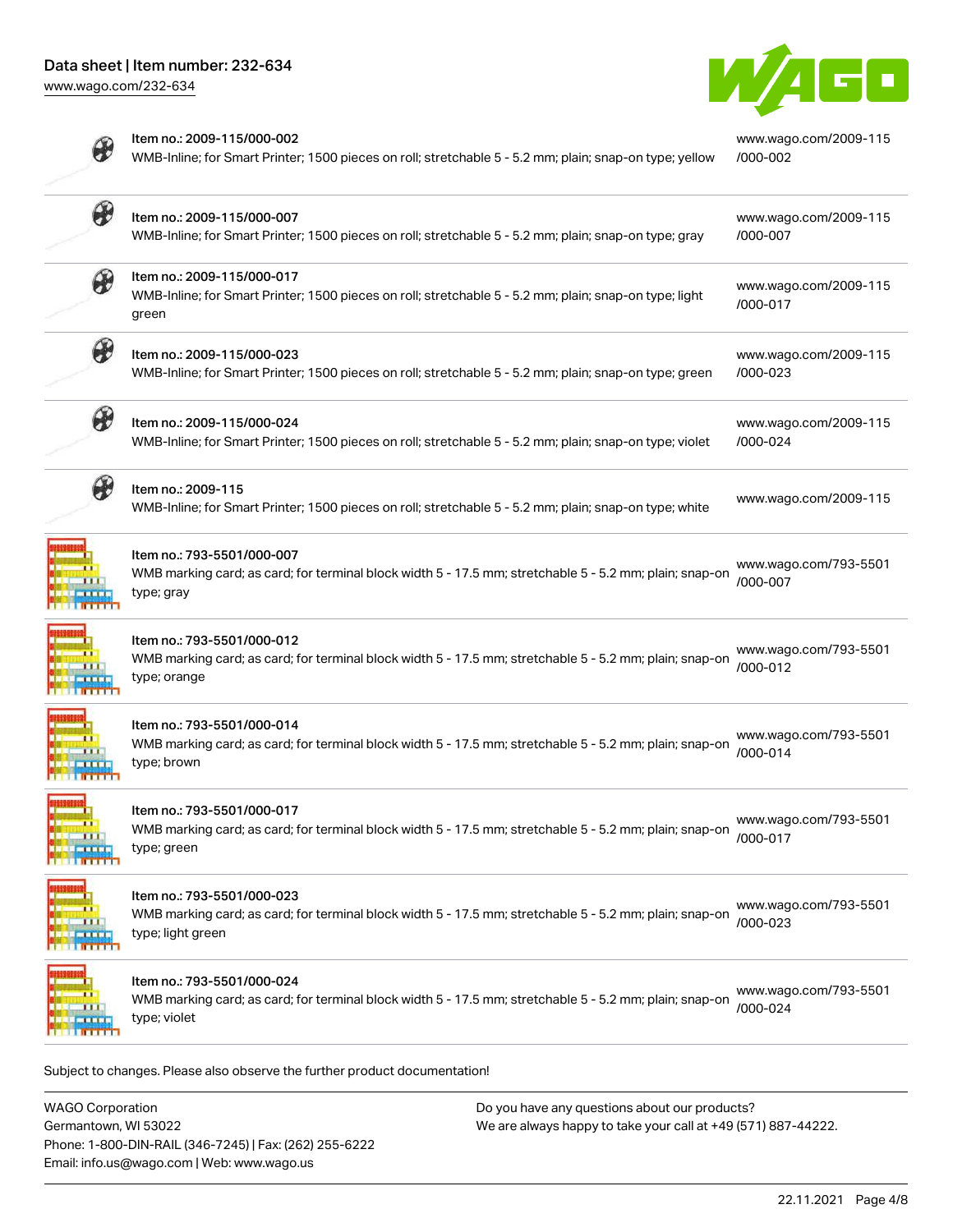# Data sheet | Item number: 232-634

[www.wago.com/232-634](http://www.wago.com/232-634)



| Item no.: 793-501/000-007<br>WMB marking card; as card; not stretchable; plain; snap-on type; gray<br>Item no.: 793-501/000-017<br>WMB marking card; as card; not stretchable; plain; snap-on type; light green<br>Item no.: 793-501/000-012<br>WMB marking card; as card; not stretchable; plain; snap-on type; orange | www.wago.com/793-501<br>/000-007<br>www.wago.com/793-501<br>/000-017<br>www.wago.com/793-501 |
|-------------------------------------------------------------------------------------------------------------------------------------------------------------------------------------------------------------------------------------------------------------------------------------------------------------------------|----------------------------------------------------------------------------------------------|
|                                                                                                                                                                                                                                                                                                                         |                                                                                              |
|                                                                                                                                                                                                                                                                                                                         |                                                                                              |
|                                                                                                                                                                                                                                                                                                                         | /000-012                                                                                     |
| Item no.: 793-501/000-023<br>WMB marking card; as card; not stretchable; plain; snap-on type; green                                                                                                                                                                                                                     | www.wago.com/793-501<br>/000-023                                                             |
| Item no.: 793-501/000-006<br>WMB marking card; as card; not stretchable; plain; snap-on type; blue                                                                                                                                                                                                                      | www.wago.com/793-501<br>/000-006                                                             |
| Item no.: 793-501/000-005<br>WMB marking card; as card; not stretchable; plain; snap-on type; red                                                                                                                                                                                                                       | www.wago.com/793-501<br>/000-005                                                             |
| Item no.: 793-501<br>WMB marking card; as card; not stretchable; plain; snap-on type; white                                                                                                                                                                                                                             | www.wago.com/793-501                                                                         |
| ltem no.: 793-501/000-024<br>WMB marking card; as card; not stretchable; plain; snap-on type; violet                                                                                                                                                                                                                    | www.wago.com/793-501<br>/000-024                                                             |
| Item no.: 793-5501/000-005<br>WMB marking card; as card; for terminal block width 5 - 17.5 mm; stretchable 5 - 5.2 mm; plain; snap-on<br>type; red                                                                                                                                                                      | www.wago.com/793-5501<br>/000-005                                                            |
| Item no.: 793-5501/000-002<br>WMB marking card; as card; for terminal block width 5 - 17.5 mm; stretchable 5 - 5.2 mm; plain; snap-on                                                                                                                                                                                   | www.wago.com/793-5501<br>/000-002                                                            |
|                                                                                                                                                                                                                                                                                                                         | type; yellow                                                                                 |

WAGO Corporation Germantown, WI 53022 Phone: 1-800-DIN-RAIL (346-7245) | Fax: (262) 255-6222 Email: info.us@wago.com | Web: www.wago.us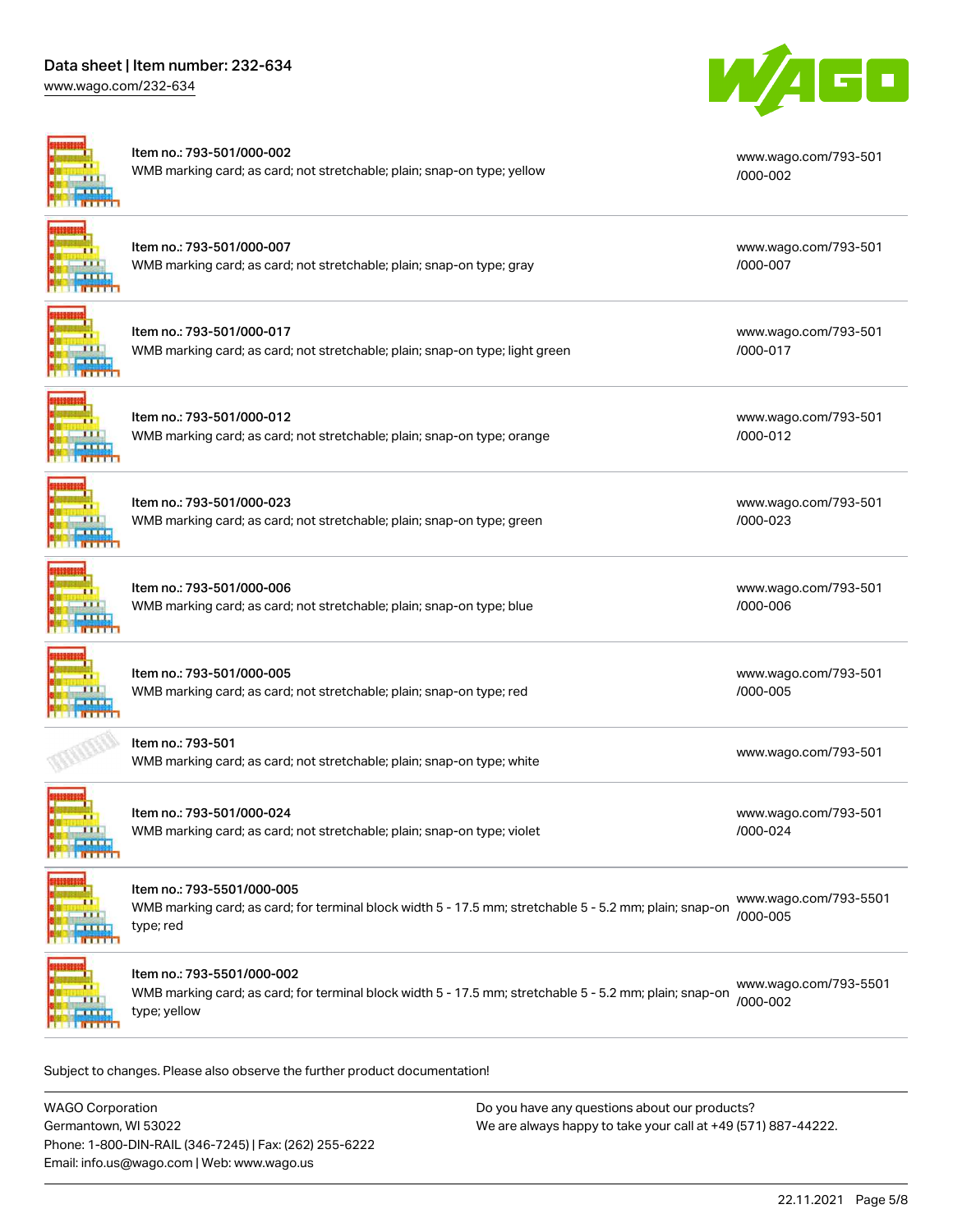[www.wago.com/232-634](http://www.wago.com/232-634)



[www.wago.com/2009-115](http://www.wago.com/2009-115/000-012)

[www.wago.com/2009-115](http://www.wago.com/2009-115/000-006)

[/000-006](http://www.wago.com/2009-115/000-006)



#### Item no.: 793-5501/000-006

WMB marking card; as card; for terminal block width 5 - 17.5 mm; stretchable 5 - 5.2 mm; plain; snap-on [www.wago.com/793-5501](http://www.wago.com/793-5501/000-006) type; blue [/000-006](http://www.wago.com/793-5501/000-006)

#### Item no.: 793-5501

WMB marking card; as card; for terminal block width 5 - 17.5 mm; stretchable 5 - 5.2 mm; plain; snap-on [www.wago.com/793-5501](http://www.wago.com/793-5501) type; white



## Item no.: 2009-115/000-012

WMB-Inline; for Smart Printer; 1500 pieces on roll; stretchable 5 - 5.2 mm; plain; snap-on type; orange [/000-012](http://www.wago.com/2009-115/000-012)



# Item no.: 2009-115/000-006

WMB-Inline; for Smart Printer; 1500 pieces on roll; stretchable 5 - 5.2 mm; plain; snap-on type; blue

#### **Mounting**

é

|   | Mounting accessories                           |                      |
|---|------------------------------------------------|----------------------|
| Q | Item no.: 209-173                              |                      |
|   | Fixing screw; for cable clamp; 7 or more poles | www.wago.com/209-173 |

| <b>Carpenter</b><br><b>ALL</b> | Item no.: 209-176                            | www.wago.com/209-176 |
|--------------------------------|----------------------------------------------|----------------------|
|                                | Fixing screws; for cable clamp; 4- to 6-pole |                      |

# Item no.: 209-177

nem no... 209-177<br>Cable clamp; for strain relief; 4- to 6-pole [www.wago.com/209-177](http://www.wago.com/209-177)

# Downloads Documentation

#### Additional Information Technical explanations and political explanations and political explanations and political explanations of political explanations of political explanations of political explanations of political explanations of political e 2.0 MB [Download](https://www.wago.com/global/d/1435602)

## CAD files

### CAD data

| 2D/3D Models 232-634      | URL        | Download |
|---------------------------|------------|----------|
| CAE data                  |            |          |
| EPLAN Data Portal 232-634 | URL        | Download |
| ZUKEN Portal 232-634      | <b>URL</b> | Download |

Subject to changes. Please also observe the further product documentation!

| <b>WAGO Corporation</b>                                | Do you have any questions about our products?                 |  |
|--------------------------------------------------------|---------------------------------------------------------------|--|
| Germantown, WI 53022                                   | We are always happy to take your call at +49 (571) 887-44222. |  |
| Phone: 1-800-DIN-RAIL (346-7245)   Fax: (262) 255-6222 |                                                               |  |
| Email: info.us@wago.com   Web: www.wago.us             |                                                               |  |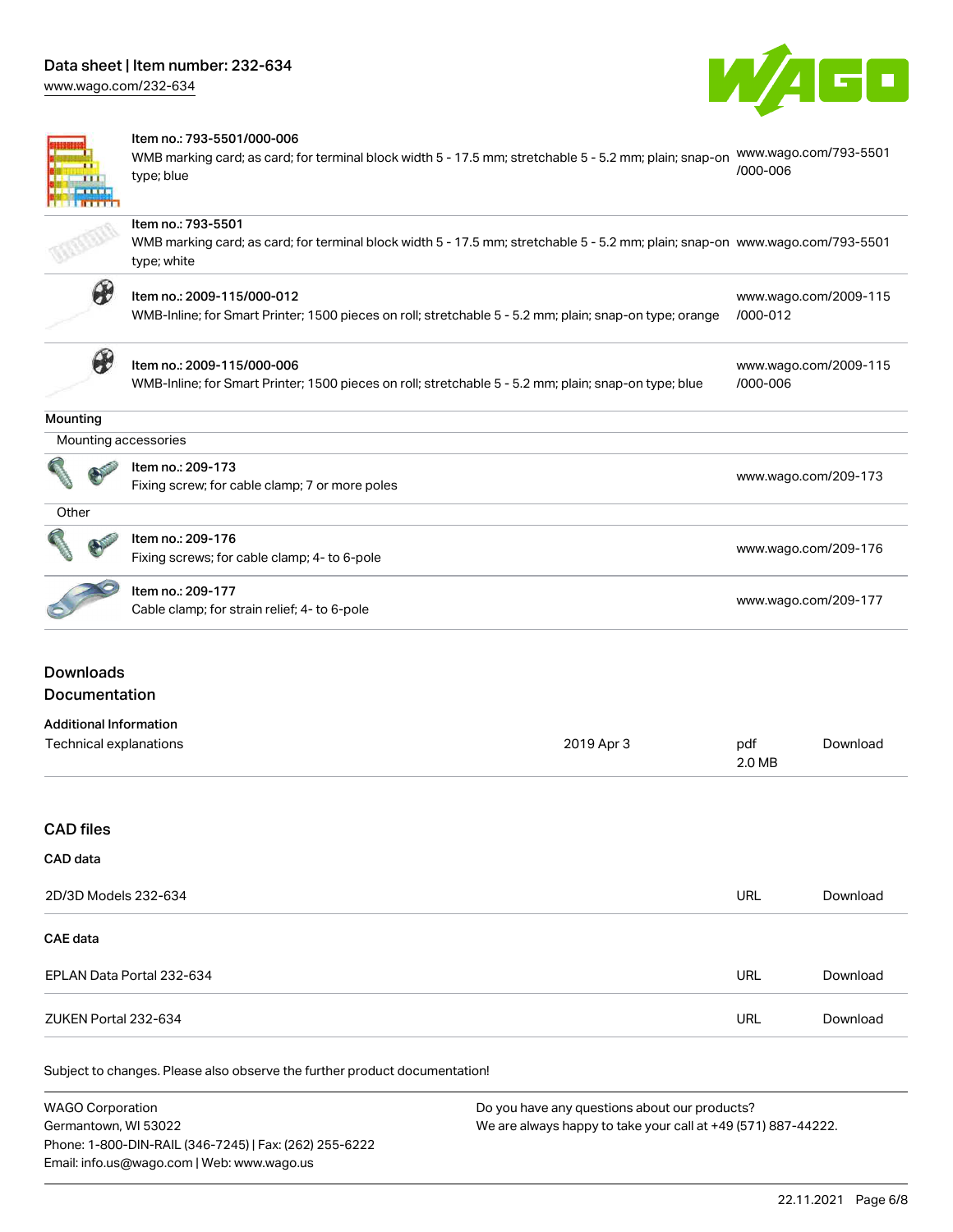# Environmental Product Compliance

Compliance Search

Environmental Product Compliance 232-634 Strain relief housing; orange URL [Download](https://www.wago.com/global/d/ComplianceLinkMediaContainer_232-634)

## Installation Notes

Installation



Snapping a cover into the unused cable outlet.

#### Installation



Strain relief housing shown with a male connector equipped with CAGE CLAMP®

Installation

Subject to changes. Please also observe the further product documentation!

WAGO Corporation Germantown, WI 53022 Phone: 1-800-DIN-RAIL (346-7245) | Fax: (262) 255-6222 Email: info.us@wago.com | Web: www.wago.us